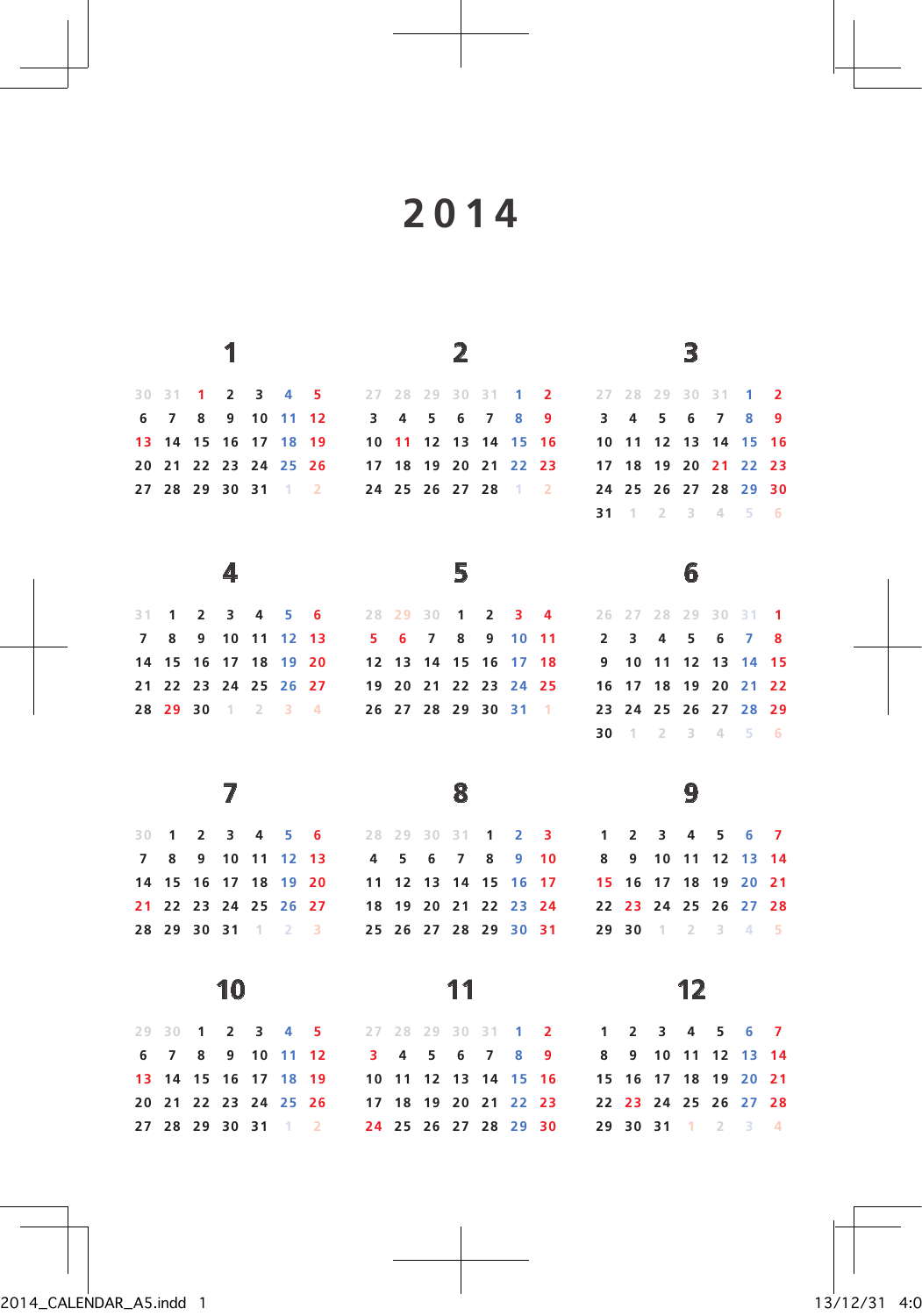|    |  |  |  | 27  28  29  30  31  1  2  30  31  1  2  3  4  5 |  |  |  |
|----|--|--|--|-------------------------------------------------|--|--|--|
|    |  |  |  | 3 4 5 6 7 8 9 6 7 8 9 10 11 12                  |  |  |  |
|    |  |  |  | 10 11 12 13 14 15 16 13 14 15 16 17 18 19       |  |  |  |
|    |  |  |  | 17 18 19 20 21 22 23 20 21 22 23 24 25 26       |  |  |  |
| 24 |  |  |  | 25  26  27  28  1  2  27  28  29  30  31  1  2  |  |  |  |

**February**

 **January**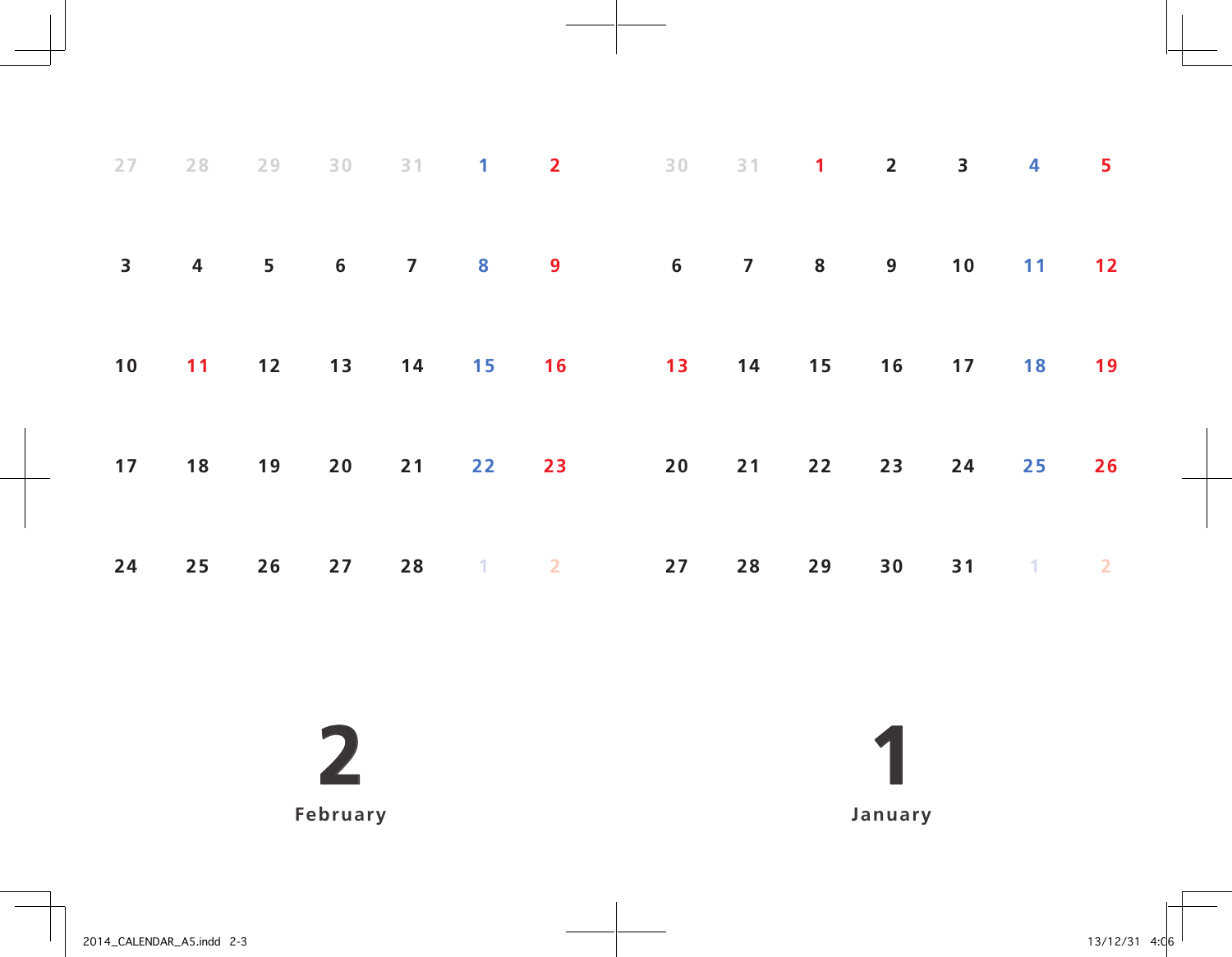| 31             | $\mathbf{1}$ | $\overline{2}$   | $\overline{\mathbf{3}}$   | $\overline{\mathbf{4}}$ | 5                       | $6\phantom{1}6$         | 27                      | 28                        | 29         | $30\,$  | 31             | $\mathbf{1}$ | $\overline{2}$ |
|----------------|--------------|------------------|---------------------------|-------------------------|-------------------------|-------------------------|-------------------------|---------------------------|------------|---------|----------------|--------------|----------------|
| $\overline{7}$ | ${\bf 8}$    | $\boldsymbol{9}$ | 10                        | 11                      | 12                      | 13                      | $\overline{\mathbf{3}}$ | $\overline{\mathbf{4}}$   | 5          | $\bf 6$ | $\overline{7}$ | 8            | 9              |
| $14$           | 15           | $16$             | 17                        | 18                      | 19                      | 20                      | $10$                    | 11                        | $12$       | 13      | $14$           | 15           | 16             |
| $21$           | $22$         | 23               | 24                        | 25                      | 26                      | 27                      | 17                      | 18                        | 19         | 20      | 21             | 22           | 23             |
| $28$           | 29           | 30               | $\ensuremath{\mathsf{T}}$ | $\sqrt{2}$              | $\overline{\mathbf{3}}$ | $\overline{\mathbf{4}}$ | ${\bf 24}$              | 25                        | 26         | 27      | 28             | 29           | 30             |
|                |              |                  |                           |                         |                         |                         | 31                      | $\ensuremath{\mathbb{T}}$ | $\sqrt{2}$ | 3       | $\angle$       | 5            | 6              |
|                |              |                  |                           |                         |                         |                         |                         |                           |            |         |                |              |                |
|                |              |                  | April                     |                         |                         |                         |                         |                           |            | March   |                |              |                |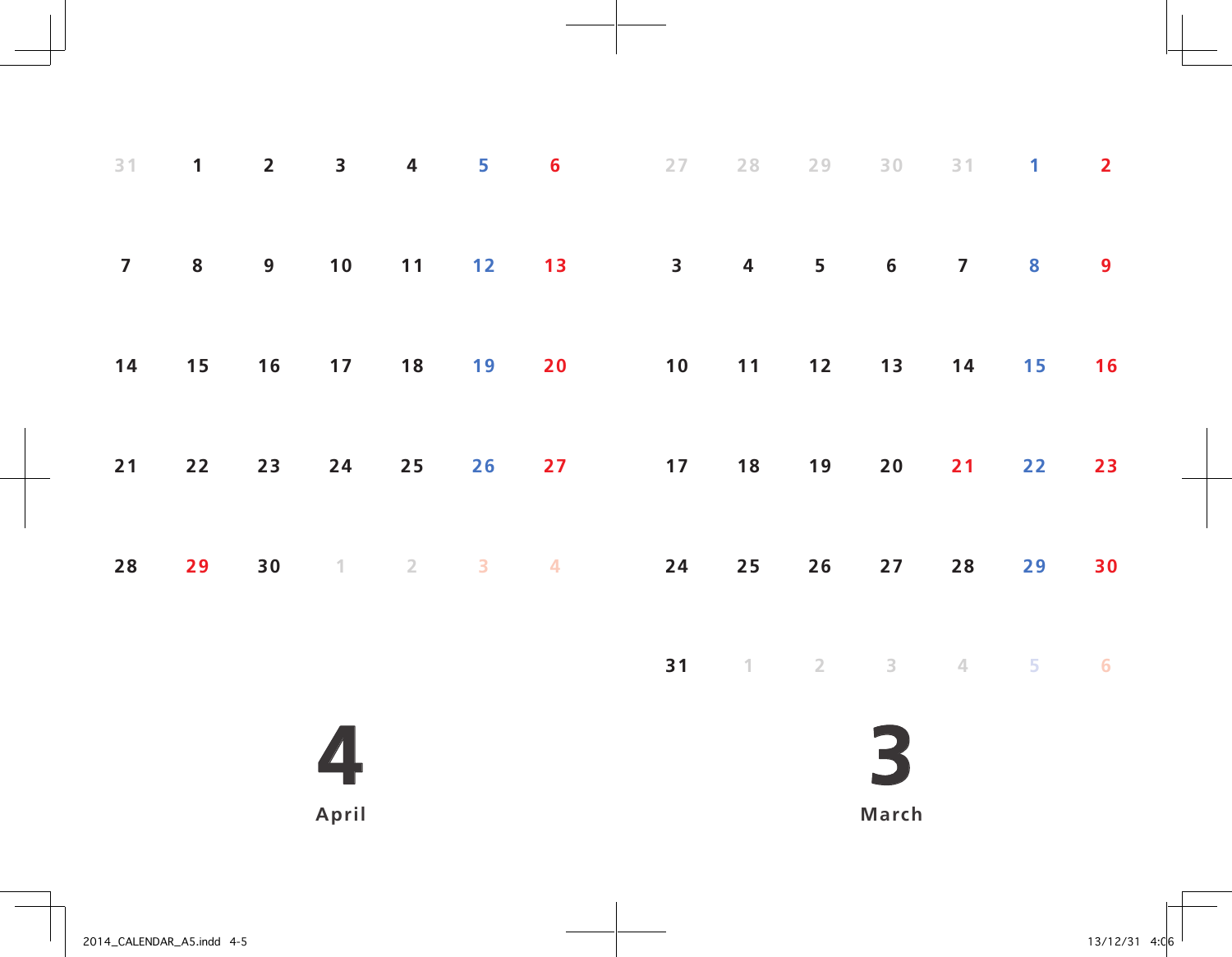| 26             | 27                      | $2\,8$                  | 29             |    |                                                  | 30 31 1 28                                             |    | 29 | $30 \qquad 1$ |    | $\overline{2}$ | 3  | $\overline{\mathbf{4}}$ |
|----------------|-------------------------|-------------------------|----------------|----|--------------------------------------------------|--------------------------------------------------------|----|----|---------------|----|----------------|----|-------------------------|
| $\overline{2}$ | $\overline{\mathbf{3}}$ | $\overline{\mathbf{4}}$ | 5 <sub>1</sub> |    |                                                  | $\begin{array}{ccccccccc}\n6 & & 7 & & 8\n\end{array}$ |    |    | 5 6 7         | 8  | 9 <sub>o</sub> | 10 | 11                      |
| 9              | 10                      | $11 -$                  |                |    |                                                  | 12 13 14 15 12 13 14 15                                |    |    |               |    | 16             |    | 17 18                   |
| 16             | 17                      | 18                      | 19             | 20 | 21                                               | 22                                                     | 19 | 20 | 21            | 22 | 23             | 24 | 25                      |
| 23             | 24                      | $25$                    | 26             | 27 | 28                                               | 29                                                     | 26 | 27 | 28            | 29 | 30             | 31 | $\sim$ 1.               |
| 30             |                         |                         |                |    | $1 \qquad 2 \qquad 3 \qquad 4 \qquad 5 \qquad 6$ |                                                        |    |    |               |    |                |    |                         |
|                |                         |                         |                |    |                                                  |                                                        |    |    |               |    |                |    |                         |

**June**

**May**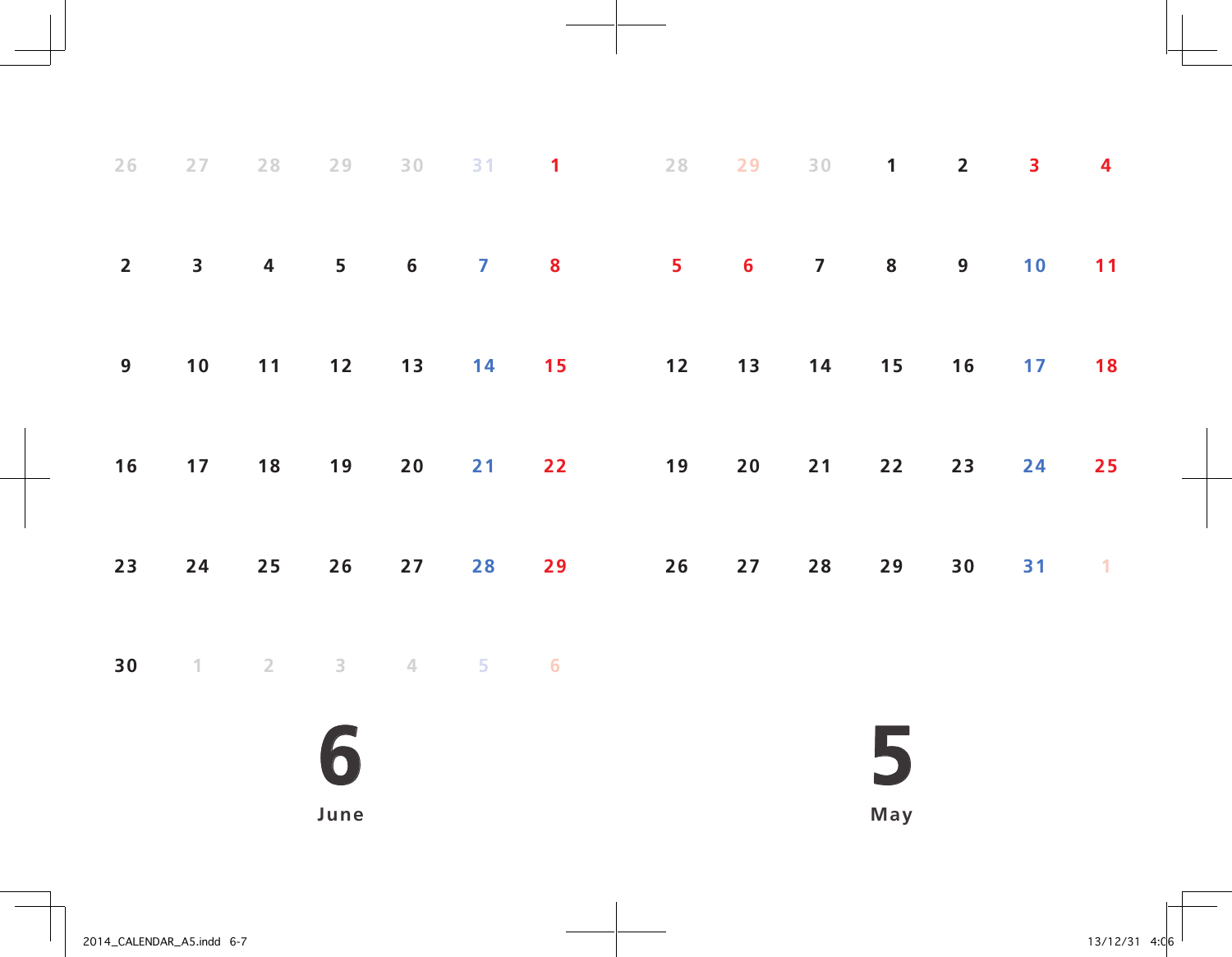|  |  |  | 28 29 30 31 1 2 3 30 1 2 3 4 5 6          |  |             |  |       |
|--|--|--|-------------------------------------------|--|-------------|--|-------|
|  |  |  | 4 5 6 7 8 9 10 7 8 9 10 11 12 13          |  |             |  |       |
|  |  |  | 11 12 13 14 15 16 17 14 15 16 17 18 19 20 |  |             |  |       |
|  |  |  | 18 19 20 21 22 23 24 21 22 23 24 25       |  |             |  | 26 27 |
|  |  |  | 25  26  27  28  29  30  31  28  29        |  | 30 31 1 2 3 |  |       |

**August**

**July**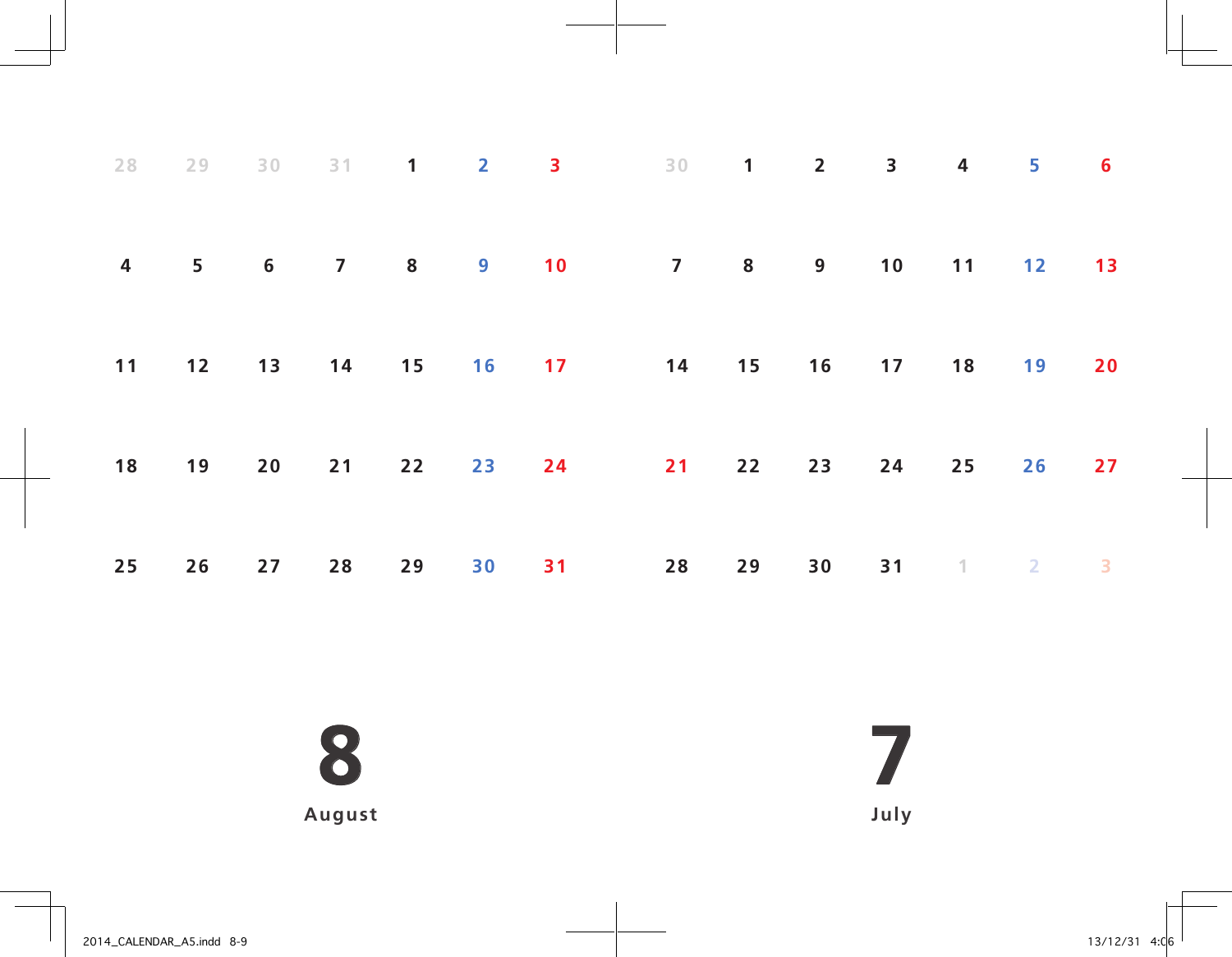|  |  |  | 29 30 1 2 3 4 5 1 2 3 4 5 6 7                          |  |  |  |
|--|--|--|--------------------------------------------------------|--|--|--|
|  |  |  | 6 7 8 9 10 11 12 8 9 10 11 12 13 14                    |  |  |  |
|  |  |  | 13  14  15  16  17  18  19  15  16  17  18  19  20  21 |  |  |  |
|  |  |  | 20 21 22 23 24 25 26 22 23 24 25 26 27 28              |  |  |  |
|  |  |  | 27 28 29 30 31 1 2 29 30 1 2 3 4 5                     |  |  |  |

 **October**

**September**